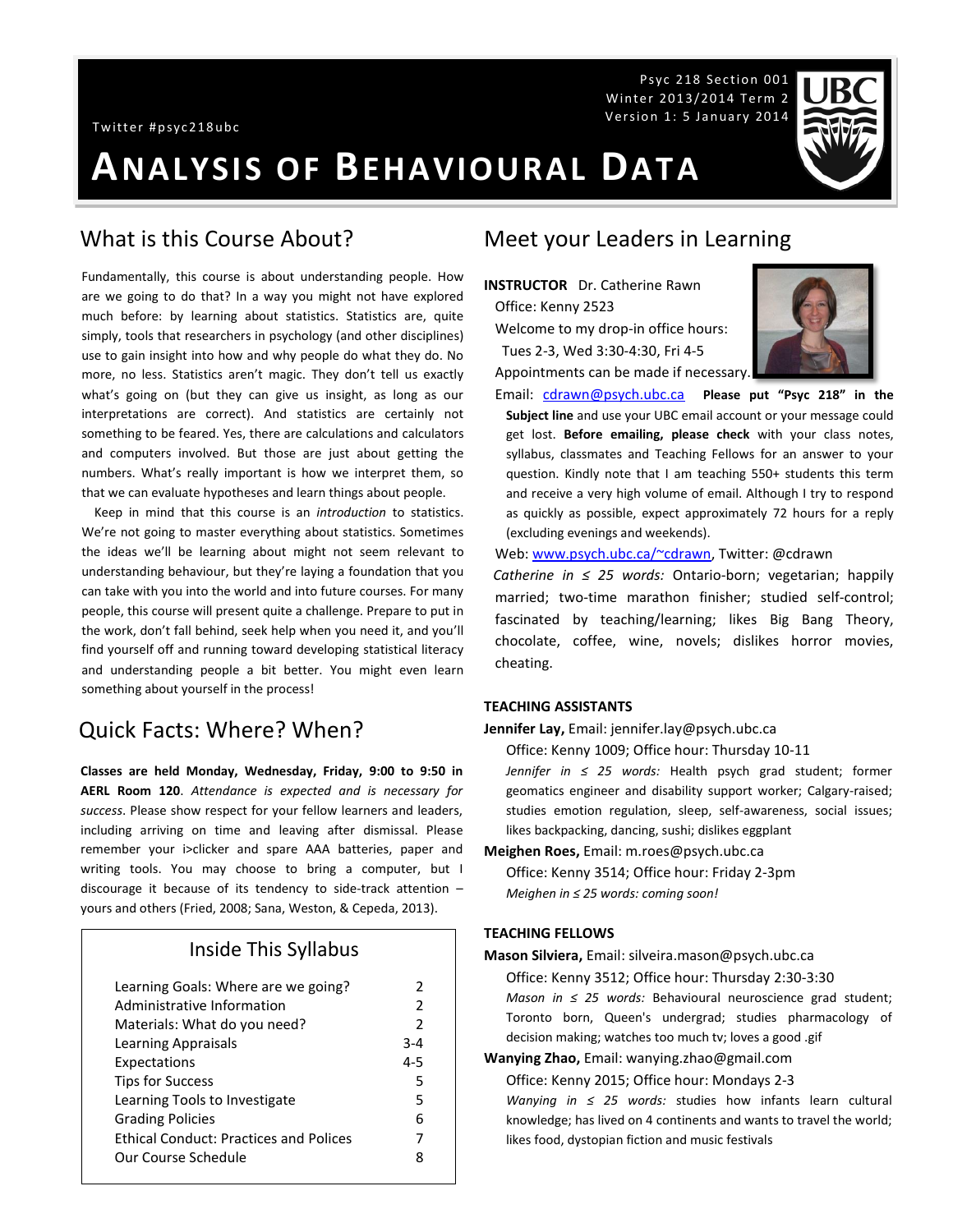# Learning Goals: Where are We Going?



I designed this course with specific goals in mind to keep all of us focused throughout the term. By the end of this course, you should be able to...

- 1. Compare and contrast descriptive statistics, inferential statistics, and the *New Statistics*.
- 2. Calculate, by hand and using computer software, a variety of statistics commonly used in psychology (e.g., correlation, regression, z-scores, *t*-tests).
- 3. Choose and apply the appropriate statistic to analyze a dataset, when provided with a study's design and a researcher's purpose.
- 4. Interpret what the statistics you calculate mean about the data and the hypothesis.
- 5. Evaluate others' interpretations of statistical analyses.
- 6. Explain and execute the process of a hypothesis test.
- 7. Explain the (limited!) meaning of "statistical significance."
- 8. Discuss the strengths and weaknesses of various statistical tests, and the NHST framework broadly.
- 9. Define and discuss the relationships among major statistical concepts (e.g., alpha, effect size, power, sample size).
- 10. Appreciate the value of developing statistical literacy.

### Administrative Information

**INTEGRATION OF COURSE IN CURRICULUM** This course requires having successfully completed Psyc 217 (Research Methods) and having declared a major in Psychology, Cognitive Systems, or Speech Sciences. This course is a requirement for the BA Psychology major, and is a prerequisite for Honours and Psyc 359 (advanced statistics).

**A NOTE ON WITHDRAWING FROM THIS COURSE** This is an intense course. Sometimes people find that they are unable or unwilling to handle the demands of a course. If you find yourself in this situation, I encourage you to talk to one of your Leaders in Learning for advice. If you wish to withdraw from this course without any record of the course on your transcript, you must do so before January 20. If you wish to withdraw from this course with only a withdrawal standing of "W" on your transcript, you must do so before February 14.

## Materials: What Do You Need?

You'll need 6 materials to set yourself up for success.

**1. REQUIRED TEXTBOOK** Pagano, R. (2013). *Understanding Statistics in the Behavioral Sciences,* **(10th Ed.).** Nelson Canada. A hard copy of the text is available to buy from the UBC Bookstore (and can come with the CogLab access code; see below), and from Discount Textbooks. The  $9<sup>th</sup>$  edition of the text is somewhat but not majorly different from the  $10^{th}$  edition. You are responsible for the  $10^{th}$  edition material. Use the  $9^{th}$  at your own risk.

**2. REQUIRED LAB GUIDE** Cuttler, C. (2014). *A student guide to SPSS* **(2nd Edition), including download code for SPSS student version 22.** This guide is available to purchase as an ebook from <http://www.kendallhunt.com/cuttler/> or in physical form at the bookstore. Note: the older edition will not be helpful as it refers to an older edition of the SPSS software. This guide will be indispensable when it comes to completing the 6 lab assignments throughout this course. Install SPSS on your computer ASAP as some students have had problems installing it in the past. If you choose to access SPSS some other way and/or in some other version, *do not expect us to be able to help you with it.*

**3. REQUIRED COGLAB 5.0 ACCESS** An access code for CogLab Online 2.0, including automatic upgrade to CogLab 5.0, is available from the bookstore packaged with your Pagano text. Or, for \$46.95, you can purchase access directly from the website [http://www.nelsonbrain.com/shop/search/9780495502968.](http://www.nelsonbrain.com/shop/search/9780495502968) To register in our course on CogLab, please follow the instructions on Connect, using the same first and last name as your official UBC registration.

**4. REQUIRED I>CLICKER** i>clicker questions and polls will be integrated into every class; please bring yours! They can be purchased at the bookstore, used or new. Please register your i>clicker on our Connect course website in order to receive your points. If you have a used i>clicker, please visit the Learning Commons in the I. K. Barber Learning Centre to find out the code.



**5. REQUIRED BASIC CALCULATOR** Bring a basic, nonprogrammable calculator to every class and to all exams. It should be able to do squares and square roots; that's the fanciest calculation ability you'll need (e.g., simple Casio is \$9.95 at Staples.)

**6. CONNECT COURSE WEBSITE** Log in to www.connect.ubc.ca using your CWL. Download the one supplemental reading, register your i>clicker, download PowerPoint slides *after* each lesson, view announcements, discuss course material with your classmates, and more! You are responsible for checking this site frequently.

*NO MONEY?* If you're choosing between buying food or textbooks or an i>clicker, please come to me and I'll do my best to set you up with what you need. Note that you can borrow a copy of the Pagano text from Koerner library on course reserve. SPSS 21 is available on computers in BUCH B101 and B121, which are drop-in labs open weekdays from 8am to 10pm (doors unlocked only until 6pm). Please check the room schedules in case a class is in there.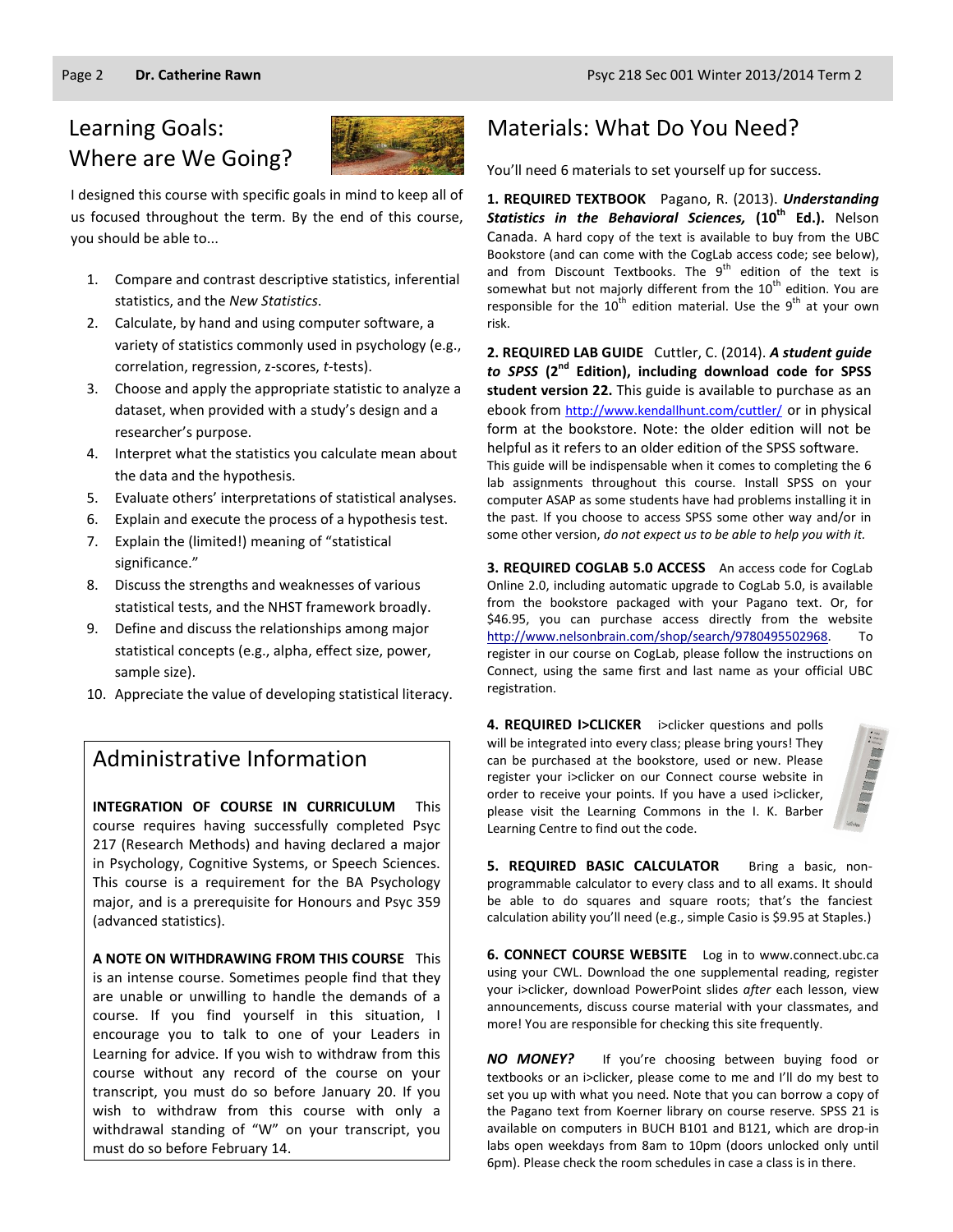

# Learning Appraisals: How Will We Know If We Have Met Our Goals?

| <b>Learning Appraisal Activity</b>          | <b>Points</b> | <b>Dates</b>                                                                     |
|---------------------------------------------|---------------|----------------------------------------------------------------------------------|
|                                             | to Earn       |                                                                                  |
| 3 Midterm Tests (12% x 3)                   | 36%           | Fridays January 24 (Chapters 1-5, New Statistics pp. 1-5), February 14 (Chapters |
|                                             |               | 6-8), March 14 (Chapters 9-12, New Statistics pp. 17-19)                         |
| Cumulative Final Exam                       | 34%           | During exam period (April 12-30) as scheduled by registrar                       |
| Assignments $(4\% \times 6)$                | 24%           | Due at the start of class on Wednesdays January 22, February 5, February 26,     |
|                                             |               | March 12, March 26, and Monday April 7                                           |
| In class participation (i>clicker)          | 3%            | Continuous                                                                       |
| Research Experience Component (3 hours HSP) | 3%            | Complete by Tuesday April 8                                                      |
| Points Available for you to Earn            | 100%          |                                                                                  |

**MIDTERM TESTS (3 x 12%) AND CUMULATIVE FINAL EXAM (34%)** All tests and exams will consist of a mix of multiplechoice and short answer questions. **You will be challenged to push beyond memorization of facts and to integrate and apply course material.** Research shows greater long term retention with multiple testing—not just studying—opportunities (Roediger & Karpicke, 2006). Therefore, to best prepare you to apply course material in future related courses, **the final exam is cumulative.**

**PRESENCE AT MIDTERM TESTS** Presence at all midterm tests is expected. **THERE WILL BE NO MAKE-UP MIDTERMS.** If you miss a *midterm test* for any reason, your final exam will be worth 12% more (i.e., 46% of your grade). If you miss a second midterm test, your final exam will be worth 24% more (i.e., 58%), and so on.

**PRESENCE AT FINAL EXAM** Presence at the Final Exam (in April) is *mandatory*. If you absolutely must miss the final exam due to an extenuating circumstance like severe illness, you or your caregiver must apply for Academic Concession by contacting your Faculty's Advising Office (e.g., Arts Advising through the Centre for Arts Student Services). If you have 3 or more exams scheduled to start and finish within a 24 hour period you may request to write the second exam on a different day. However, you must give the instructor of the second exam one month notice.

**ASSIGNMENTS (6 x 4%)** Six lab assignments spread across the term will give you practical experience analyzing data using SPSS (a commonly used statistical software package) and reporting the results. Each lab assignment has three components. Consult the Course Schedule on the last page of this syllabus for dates. It is possible these dates could change. You are responsible for coming to class and finding out about any changes.

**(1) CogLab or Survey**. You will be asked to spend 10-30 minutes competing an online experiment or survey. This step will allow us to generate a dataset the class will use for the assignment, and will help you develop a deeper understanding of data analysis and interpretation because you have experienced the study as a participant. *These are always due on Fridays at 9am. Check the Course Schedule for specific dates.*

*You will lose ¼ (25%) of your assignment grade (i.e., 1% of your final course grade) for each CogLab or Survey you do not complete by the due date and time.* You will not be able to make up lost marks because of failure to complete a component on time.

For links to the CogLab experiments and survey, please see the folder called "Assignments" in Connect.

- **(2) Student Guide to SPSS and In-Class Demonstration.** It is vital to read the appropriate chapter(s) for each lab assignment in Cuttler's *A Student Guide to SPSS (2nd edition)*. The appropriate chapters will be announced on Connect and in class. These chapters provide detailed information about how to perform all the SPSS functions you will need for the lab assignments, including screen shots from SPSS 21. One of our Teaching Fellows will come to class to provide a brief demonstration of some of the functions of SPSS required for each lab assignment.
- **(3) Lab Assignment.** After each in-class SPSS demonstration, I will post a lab assignment for you to complete on your own time. All assignments will be posted in a folder called "Assignments" on Connect. The assignments will require you to analyze and interpret the data from one of the CogLab or Surveys our class has generated. You will have about one week to complete each assignment. *These are always due on Wednesdays at 9am in class. Check the Course Schedule for specific dates.*

*You will lose 1/8 (12.5%) of your assignment grade (i.e., 0.5% of your final course grade) for each day your assignment is late. Late assignments will not be accepted after 7 days.*

Lab assignments must be completed independently. You are encouraged to meet with your Teaching Fellows during their office hours if you require assistants with the assignments. You may also use the discussion boards on Connect to discuss with your Teaching Fellows and peers any issues you encounter while completing the assignments. Although you may ask for assistance, *you must complete the analyses and write-ups on your own. You may not share your work with other students or use another student's work.*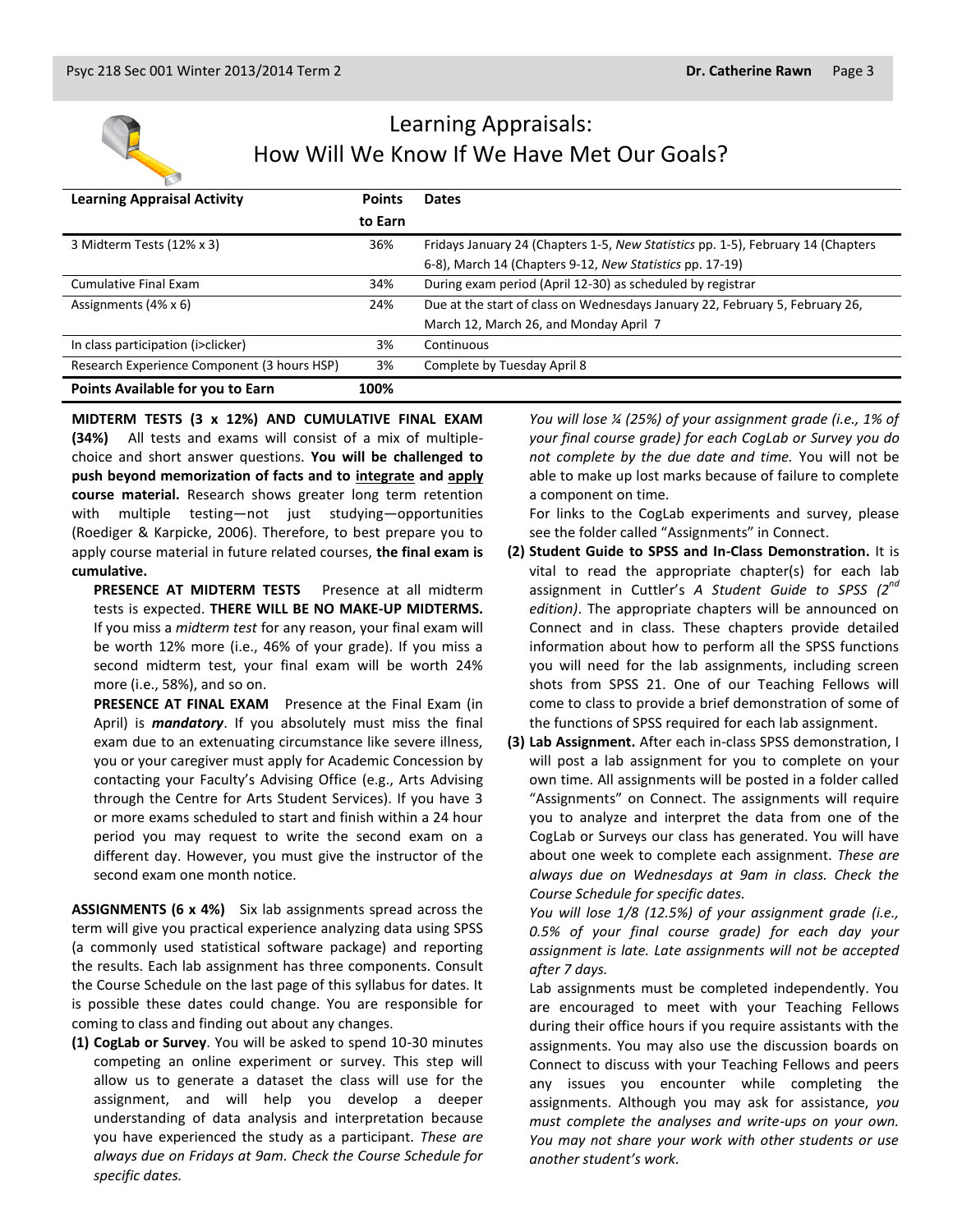#### Learning Appraisals, Continued

**PARTICIPATION (3%)** Taking responsibility for your learning involves actively participating throughout this course. Your engagement will be evaluated based on your responses to **i>clicker** questions in class. If you answer at least 75% of the i>clicker questions during a class period, for at least 90% of the classes during the term, you'll earn up to 3%. Engaging during class (and outside of it) will help you learn the material – which should help you perform on tests and assignments as well.

**RESEARCH EXPERIENCE COMPONENT (3%)** As part of this course, you will be asked to spend **three hours participating in psychology studies** through the Department of Psychology's Human Subject Pool (HSP) system. The REC is designed to help you learn more about psychology and how research is conducted by providing you with first-hand experience with psychological research. You can locate and sign up for studies by going to [https://hsp.psych.ubc.ca.](https://hsp.psych.ubc.ca/) Further instruction on how to use the HSP online system (and about the alternative assignment, see below) can be found at <http://www.psych.ubc.ca/resguide.psy> in the document entitled "Subject Pool Information for Participants."

Because introducing you to psychological research is an important part of this course, the **REC is required**. However, as **an alternative to participation in subject pool studies you may choose to fulfill the REC by completing three library writing projects**, for which you read and summarize a research article; each article summary counts as one hour of research participation. You must select a research article (not a letter to the editor, commentary, or review paper) published since the year 2000 in the journal Psychological Science. Each summary should be about 500 words and should summarize the purpose, method, and results of the study. If you choose the library option, you must (a) create an account on the online HSP system, (b) include your name, email, student number, course, section, instructor on each summary and (c) submit hard copies of your completed article summaries, together with copies of the summarized articles, to Dr. Toni Schmader at least 10 days before the end of classes. **The REC is worth 3% of your course grade: 1 hour of participation or 1 article summary = 1% x 3.**

#### What We Expect from You



**PARTICIPATION** This course is designed to be experiential, involving demonstrations, pair and small group discussions, large group discussions, class activities and writing, i>clicker questions, and regular feedback. Some class time will be devoted to a traditional lecture format, during which you can actively build your notes for future studying. Success in this class depends upon your active participation.

**ATTENDANCE** Please come to every class prepared to participate in your learning. Bring your i>clicker (and spare AAA batteries), a pen and some paper (in addition to a laptop, if you choose to bring one), and an open mind. *If you miss class* you are responsible for obtaining missed notes and important announcements. You will not be able to regain participation points for missed classes.

**RESPECTFUL & ETHICAL CONDUCT** You are expected to treat all your classmates, your instructor, your Teaching Fellows, and yourself with respect at all times, both in and out of the classroom, face-to-face and in writing (e.g., on email). This includes arriving to class on time and minimizing distractions for other students. You are responsible for your own learning. Cheating of any kind will **not** be tolerated, including dishonest use of the i>clicker (e.g., entering responses for an absent classmate), and copying other's work. See page 7 for more information on Ethical Conduct.

**FEEDBACK** We invite you to share your thoughts and suggestions with us, particularly about things we are able to change, and be open to working together to make this course a positive experience for all of us.

You will be consulted for feedback about your learning experience, what elements of the course are working well for you, and what could be improved. For example, at the end of classes you are always invited to summarize your learning and ask a question you're curious or confused about in writing. I will take up some of these Comprehension Checks at the beginning of the next class.

**RE-GRADE POLICY** If you feel very strongly that a question on any exam or assignment was graded unfairly, you may submit the appropriate **Re-Grade Request Form** available on Connect. To qualify, you must submit the form to me (Dr. Rawn) within 2 weeks of the date grades were posted on Connect or assignments were returned in class. Your request will be carefully considered. You will be notified of a decision via email within approximately one week of receiving it. Regrading may result in an increase or decrease, and that regrade is final.

**USE OF ELECTRONICS IN THE CLASSROOM** *To be determined collaboratively during the first week of class.*

#### What You Can Expect from Us

**AVAILABLE** We are here to help you and your classmates in your choice to succeed. Visiting us in person is typically more effective than email for clearing up questions. If our office hours absolutely cannot work for you, respectfully email us a few time and day options to make an appointment. Because of our class size, there may be limits on the number of appointments we can schedule.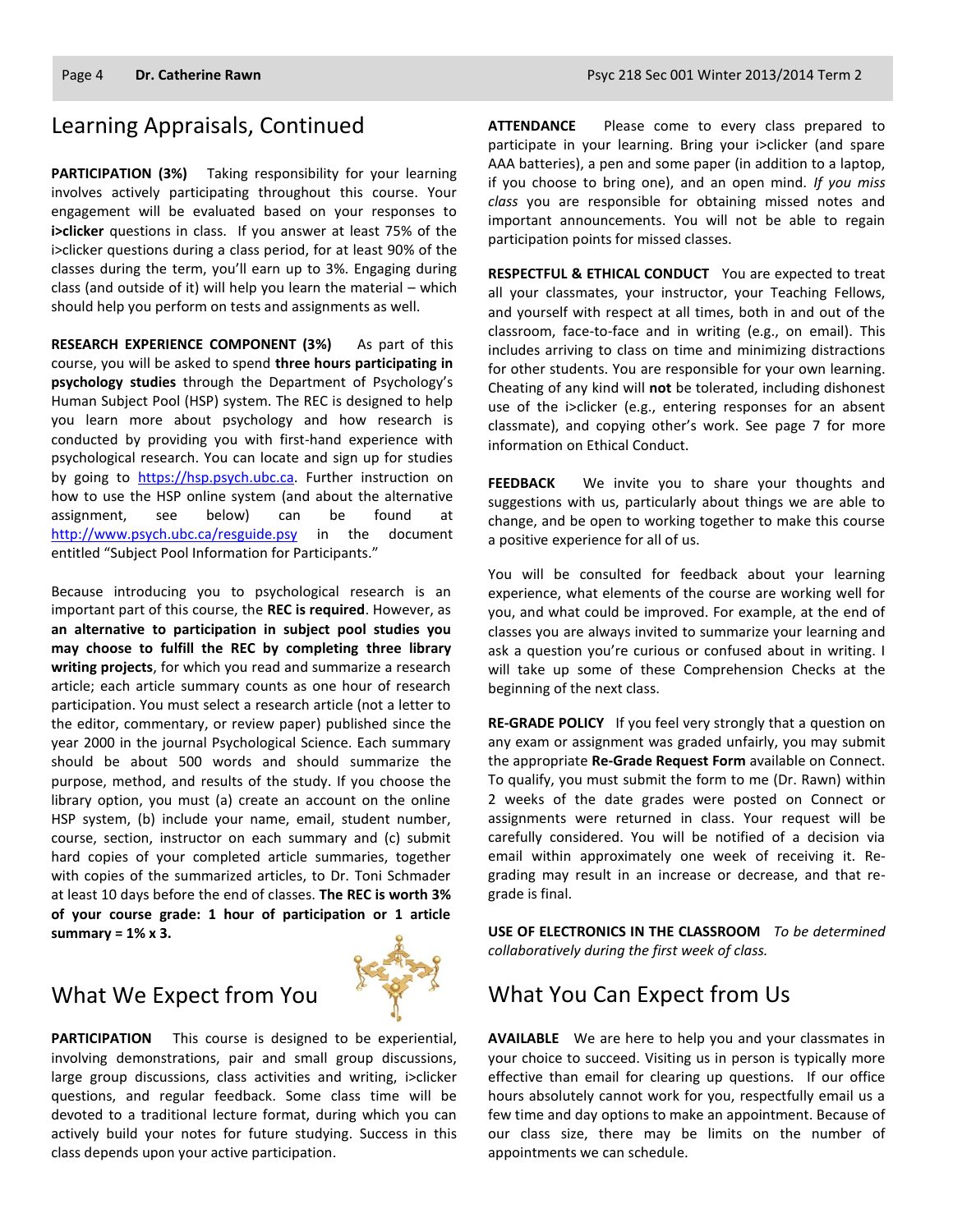**ONLINE SLIDES** PowerPoint slides and handouts will be available *after* class on our Connect site (www.connect.ubc.ca).

**PARTICIPATION** I will make every effort to keep you interested in class by mixing things up and getting you involved in learning activities. **I will ask you to do only those activities that I believe will help you learn**. To help document active learning, I may take some photographs throughout the term. Please see me (your instructor) within the first two weeks of the course if you have serious concerns about this.

**FEEDBACK** We will endeavour to provide you with feedback on learning appraisals as promptly and as with as much detail as possible, given the size of our class.

**RESPECTFUL & ETHICAL CONDUCT** At all times, we aim to treat each of you with respect, and to make all course decisions with the highest standard of ethics in mind. If you feel you are being treated unfairly or disrespected by us or a classmate, we invite you to talk to us so we can sort out the issue together. To be clear: raising such a discussion would not impact your grade.

#### Tips for Success: Choosing to Learn!

I believe you can master this course material, *if you consistently choose to put in the effort required to do so.* Here's a rough guideline for how much time you should be spending on this course this year: **3-5 hours out of class for every 1 hour in class.** Note that some people will need more time than this.

What can you do *in class*?

- **Take notes** about what's being discussed, using what's on the slides to guide and organize your notes. (Don't just copy down what you see on the slides; you'll get those words later!).
- **Keep focused**. For example, avoid bringing a computer (or sitting behind someone else's) if it will be a distraction for you. Get adequate sleep and nutrition.
- **Actively participate in activities, demonstrations, and discussions; thoughtfully answer i>clicker questions**. The point of all of these is to help you think about the material so you can master it and make it meaningful for your life.
- **Ask questions**. Be brave! If you would like clarification or are interested in how a concept connects or applies in some way… ask it!

What can you do during those 9-15 hours per week you spend on this course *outside class?*

 **Complete Lab Assignments.** It might feel like labs are an extra task, but completing them *is studying!* You will need

to link concepts together and apply them to real examples. You will need to calculate and explain and interpret the results you find using our course material. What could be a better way to study?

- **Add to your class notes.** Fill in any missing gaps before you forget! Integrate your notes with the slides posted online [\(www.connect.ubc.ca\)](http://www.connect.ubc.ca/). *Build your notes so you can use them to study later.*
- **Prepare for the next deadline.** There are many components and deadlines to track. Stay organized and plan ahead to set yourself up for success.
- **Actively read the text**. For example, convert section headers into questions to help you identify the most important points to write. Take every chance to test yourself (Bjork & Bjork, 2011). For example, complete "Practice Problems," "Questions and Problems," and quiz yourself on the "Important New Terms." After each chapter, close your book and freely recall everything you can remember, then go back and check what you got and what you missed (Karpicke & Blunt, 2011). *Build your notes so you can use them to study later.*
- **Test yourself using learning objectives from class and the text**. What should you be able to do with the course material? Learning objectives are meant to help you answer this question so you can study more effectively.
- **Come to office hours and post questions on Connect.**  Get to know your Leaders in Learning, ask questions about course material, and find out more about psychology and statistics.

#### Learning Tools to Investigate



I encourage you to take responsibility for your learning and check out what these resources have to offer.

**TIME MANAGEMENT** Tools for managing your courses, [http://www.studygs.net/schedule/,](http://www.studygs.net/schedule/) papers, [http://assignmentcalculator.library.ubc.ca,](http://assignmentcalculator.library.ubc.ca/) and mastering many other aspects of academic life <http://learningcommons.ubc.ca/student-toolkits/>

**UBC ACADEMIC REGULATIONS** Information about academic regulations, course withdrawal dates and credits can be found in th[e University Calendar.](http://students.ubc.ca/calendar/academicyear.cfm)

**LEARNING COMMONS** is UBC's online hub for study and research support. This interactive website provides you with a wealth of academic resources, from tutoring and workshops to study groups and online technology tools. It also offers plenty of information on a variety of academic topics, and links to nearly all of the academic resources offered at UBC. Make the Learning Commons your first stop for all things academic! [http://learningcommons.ubc.ca](http://learningcommons.ubc.ca/)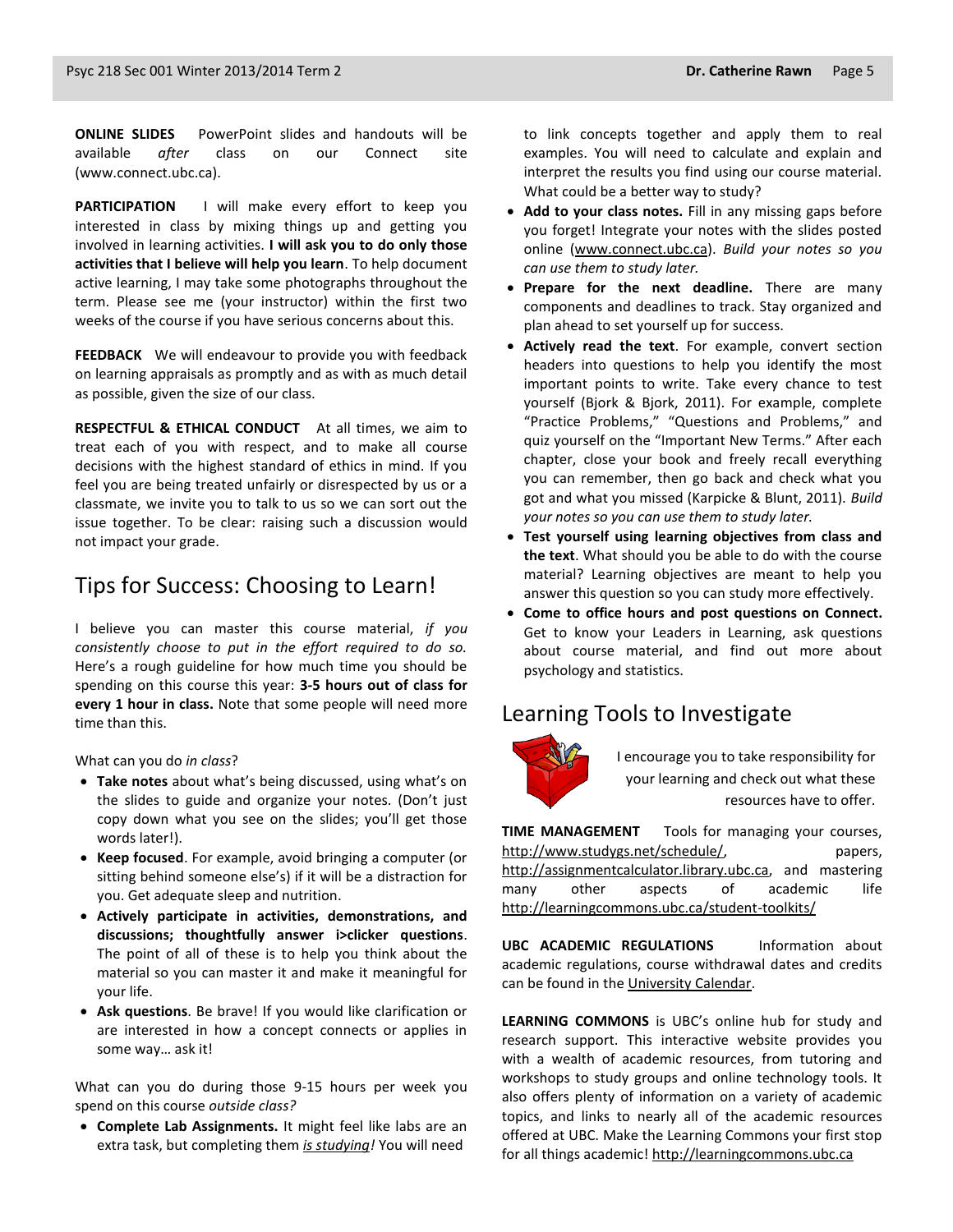**TUTORS** Some students who have done well in this course in the past are serving as tutors for hire. More information will be available in the first few weeks of class.

**PHYSICAL OR LEARNING DISABILITIES** UBC is committed to equal opportunity in education for all students (and so are we!), including those with documented physical disabilities or learning disabilities. If you have a disability that affects your learning in the classroom or your performance on tests or exams, please **contact Access & Diversity** in Brock Hall 1203, 1874 East Mall, Contact: 604.822.5844, [www.students.ubc.ca/access.](http://www.students.ubc.ca/access)

#### Psychology Department Grading Policies

*To meet department policy, the typical student demonstrating adequate performance on learning appraisals will earn around 63-67% in this course.* 

*Read on for details.*

In order to reduce grade inflation and maintain equity across multiple course sections, all psychology courses are required to comply with departmental norms regarding grade distributions. According to departmental norms, the average grade in a 100- and 200-level Psychology courses are 67 for an exceptionally strong class, 65 for an average class, and 63 for a weak class, with a standard deviation of 14. *Psyc 217 and 218 are the only exceptions to this. Our mean may slightly exceed this value (up to 70%, same standard deviation).* The corresponding figures for 300- and 400-level classes are 70, 68, and 66, with a standard deviation of 13. **Scaling** may be used in order to comply with these norms; grades may be scaled up or down as necessary by the professor or department. Grades are not official until they appear on a student's academic record. You will receive both a percent and a letter grade for this course. At UBC, they convert according to the key below:

| A+ | 90-100% | C+   | 64-67%    |
|----|---------|------|-----------|
| А  | 85-89%  | C    | 60-63%    |
| А- | 80-84%  | $C-$ | 55-59%    |
| B+ | 76-79%  | D    | 50-54%    |
| в  | 72-75%  | F    | $0 - 49%$ |
| B- | 68-71%  |      |           |

### Faculty of Arts Guidelines for Grading Criteria

You are earning a degree at a highly reputable postsecondary institution. Therefore, criteria for success are high. The Faculty of Arts offers the following guidelines that broadly characterize the kind of work that is generally associated with the main grade ranges. These characteristics help to put the Psychology Department Grading Policies into context. Note that adequate performance is in the C range, which is the typical class average.

**A RANGE:** *Exceptional Performance.* Strong evidence of original thinking; good organization in written work; capacity to analyze (i.e., break ideas down) and to synthesize (i.e., bring different ideas together in a coherent way); superior grasp of subject matter with sound critical evaluations; evidence of extensive knowledge base.

**B RANGE:** *Competent Performance.* Evidence of grasp of subject matter; some evidence of critical capacity and analytic ability; reasonable understanding of relevant issues; evidence of familiarity with the literature.

**D-C RANGE:** *Adequate Performance*. Understanding of the subject matter; ability to develop solutions to simple problems in the material; acceptable but uninspired work; not seriously faulty but lacking style and vigour.

**F RANGE:** *Inadequate Performance.* Little or no evidence of understanding of the subject matter; weakness in critical and analytical skills; limited or irrelevant use of the literature.

Consider these characteristics when making choices about the quality of work you submit in all learning appraisals, in this and any other course.

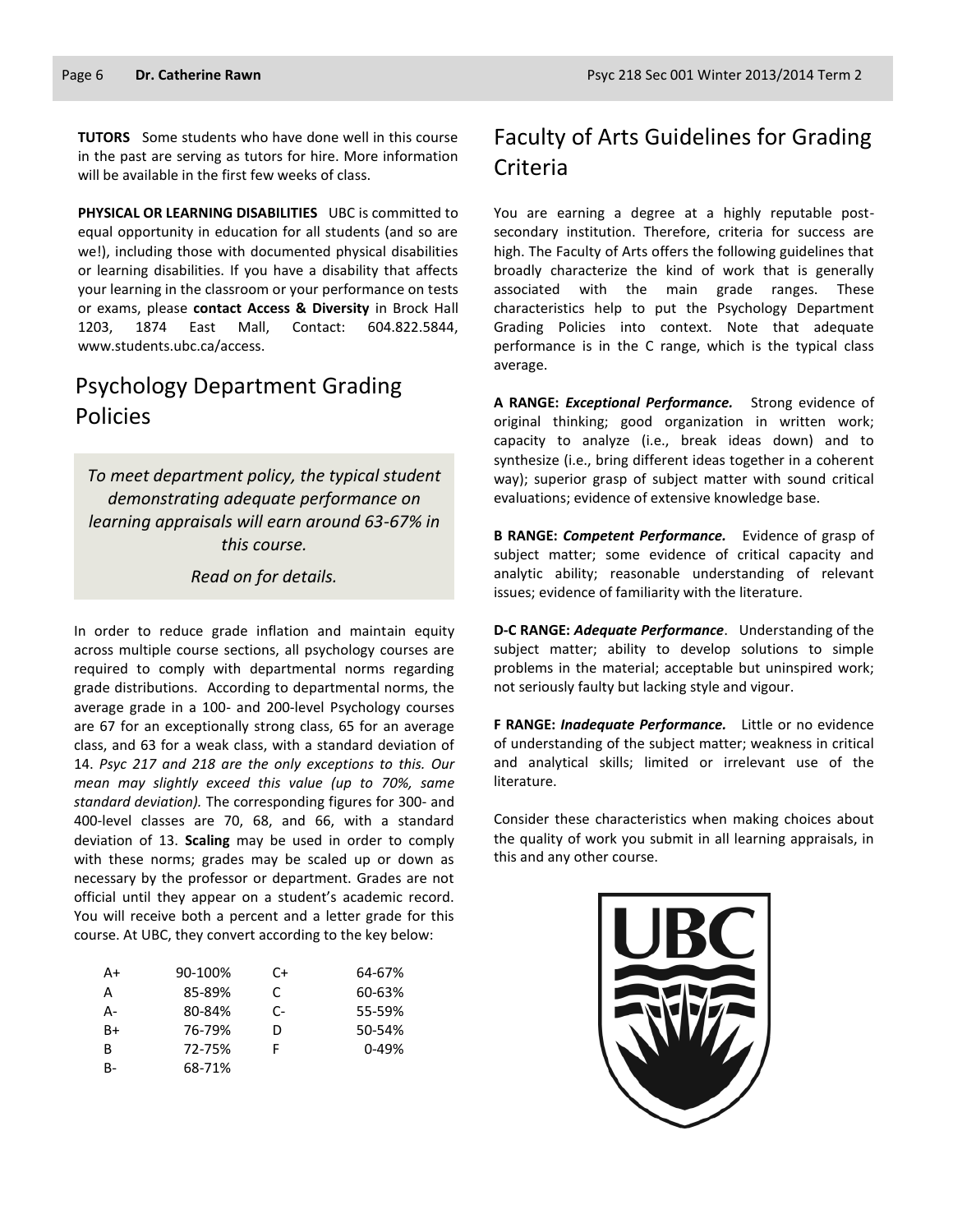#### Ethical Conduct: Practices and Policies

Don't Cheat. Don't Plagiarize. It's Not Worth It. Read on For Key Definitions, Consequences, and Ways to Act Ethically

The consequences for unethical conduct are more severe than you may think: you may fail the assignment or test, you may fail the course, you may be expelled from University, and unable to attend any other postsecondary institution in the future. Think about the long-term implications of that outcome in your life.

#### **Psychology Department's Position on Academic Misconduct**

Cheating, plagiarism, and other forms of academic misconduct are very serious concerns of the University, and the Department of Psychology has taken steps to alleviate them. In the first place, the Department has implemented software that can reliably detect cheating on multiple-choice exams by analyzing the patterns of students' responses. In addition, the Department subscribes to *TurnItIn* — a service designed to detect and deter plagiarism. All materials (term papers, lab reports, etc.) that students submit for grading will be compared to over 5 billion pages of content located on the Internet or in TurnItIn's own proprietary databases. The results of these comparisons are compiled into customized "Originality Reports" containing several, sensitive measures of originality that flag instances of matching text suggesting possible plagiarism; instructors receive copies of these reports for every student in their classes.

During exams, the instructor and invigilators reserve the right to move students in their seating arrangement with no explanation provided.

In all cases of suspected academic misconduct, the parties involved will be pursued to the fullest extent dictated by the guidelines of the University. Strong evidence of cheating or plagiarism may result in a zero credit for the work in question. According to the University Act (section 61), the President of UBC has the right to impose harsher penalties including (but not limited to) a failing grade for the course, suspension from the University, cancellation of scholarships, or a notation added to a student's transcript. For details on pertinent University policies and procedures, please see Chapter 5 in the UBC Calendar [\(http://students.ubc.ca/calendar\)](http://students.ubc.ca/calendar).

#### **Why is Academic Misconduct Treated So Harshly?**

Some people don't feel like cheating on a test or taking a sentence or two from someone else's paper without citing it is a big deal. Here's a bit of insight into why we care so much. In the academic community—a community of which you are now a part—**we deal in ideas**. That's our currency, our way of advancing knowledge. By representing others' ideas in an honest way, we are (1) respecting the rules of this academic community, and (2) showcasing how our own novel ideas are distinct from but relate to their ideas. APA style gives us a formal way to indicate where our ideas end and where others' begin. **Welcome to the academic community. You are expected to act honestly and ethically, just like the rest of us.**

#### **Participating in the Academic Community Ethically**

What can you do to ensure you are acting ethically in this course? **First, recognize that all graded work in this course, unless otherwise specified, is to be original work done independently by individuals.** Although you can seek help from your TFs and peers while figuring out the lab assignments, *all assignments are to be completed independently.*

**Do not copy and paste text** from other sources, including other people's work, even in a draft. Don't even read another person's lab assignment before completing your own, as you might unintentionally misrepresent those words as your own in a later draft (which would still qualify as plagiarism).

*In cases of lab assignments that have an unusually high degree of overlap in their responses, both parties will receive zero for the assignment, and both will be called in to explain. Cases of cheating will be reported to the department and the university.*

**Keep up to date with course material and prepare well.** Avoid putting yourself in panic mode come exam and deadline time. Treat every assignment and exam as a test of *your* knowledge, without any unauthorized aids of any kind.

> *If you have any questions about how to seek advice from peers without crossing the plagiarism boundary, please see your Instructor or TF before handing in your assignment.*